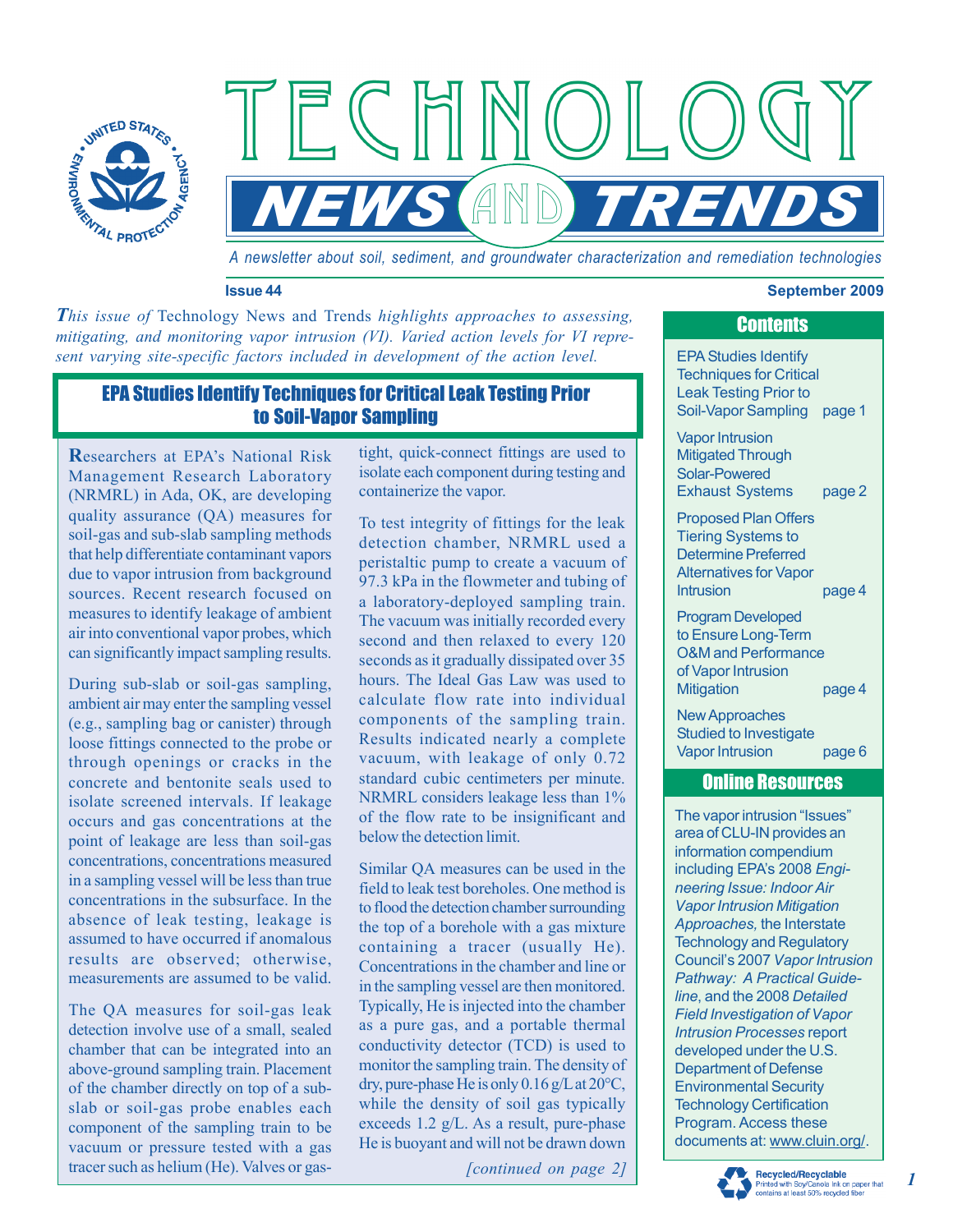#### *[continued from page 1]*

a compromised borehole without sufficient vacuum in a screened interval.

NRMRL developed a heuristic model (Figure 1) to provide a conceptual understanding of borehole leakage. Only vertical compressible gas flow is allowed down a compromised borehole having an integrated gas permeability of  $k_1$ . The integrated permeability of the borehole incorporates the presence of cracks and openings in and around an essentially impermeable matrix of concrete and bentonite. Only radial compressible flow is allowed to a screened interval in a homogeneous isotropic medium having a gas permeability of  $k_2$ .

These calculations indicate that leakage is primarily a function of the permeability contrast between the formation and borehole. As the ratio of formation to borehole permeability decreases, the potential for leakage increases. The potential for leakage then is greatest in soil having low gas permeability.

The leak detection chamber was integrated into a borehole sampling train used to evaluate past releases from underground storage tanks at an automotive station in Green River, UT. Onsite soil consists primarily of clay, and the soil gas consists of 79.8%  $N<sub>2</sub>$ and 20.2%  $O_2$ , with a calculated density of 1.19 g/L at 20°C and 100% relative humidity. To minimize the effect of buoyancy, a gas mixture of He and argon (Ar) was injected to achieve a near-constant gas mixture inside a chamber of 42% Ar, 21% He, 7.8% oxygen  $(O_2)$ , and 29.2% nitrogen  $(N_2)$ with a calculated gas density of 1.15  $g/L$ at ambient temperature. A portable TCD and landfill gas meter were used to measure He and  $O_2$ , carbon dioxide and methane in the sampling train and specifically within the chamber, respectively. QA tests indicated nearly 100% leakage in the borehole, which in turn prompted evaluation of whether to redesign or abandon the borehole.

NRMRL recommends that leak testing always precede soil-gas sampling, especially in media of lower permeability, until the integrity of a borehole is well established. All components of the sampling train should be vacuum or pressure tested with quantified flow into or out of the system prior to sample collection. For leak testing of conventional probes, a chamber containing a gas mixture approaching the density of soil gas should be used, and tracer concentrations in the chamber should be held constant in order to quantify the leakage.

NRMRL has developed purge and transient gas permeability test measures that can be used simultaneously with the leak detection methods. The concurrent testing process relies on multiple tracers introduced into multiple intervals of soil-gas probe clusters.

*Contributed by Dominic Digiulio, NRMRL (digiulio.dominic@epa.gov or 580-436-8605)*



## Vapor Intrusion Mitigated Through Solar-Powered Exhaust Systems

**E**PA Region 6 undertook a Superfund removal action earlier this year at the Delfasco Forge site in Grand Prairie, TX, to address trichloroethene (TCE) vapor migrating from a groundwater plume. Region 6 and the State had determined after extensive site investigations that technologies such as soil vapor extraction or natural attenuation would require several years to remove or reduce the plume significantly. As a result, the time-critical removal now

underway involves installing exhaust systems in offsite buildings with TCE vapor concentrations above the action level. Long-term, inexpensive operation of the systems is enhanced through use

*[continued on page 3]*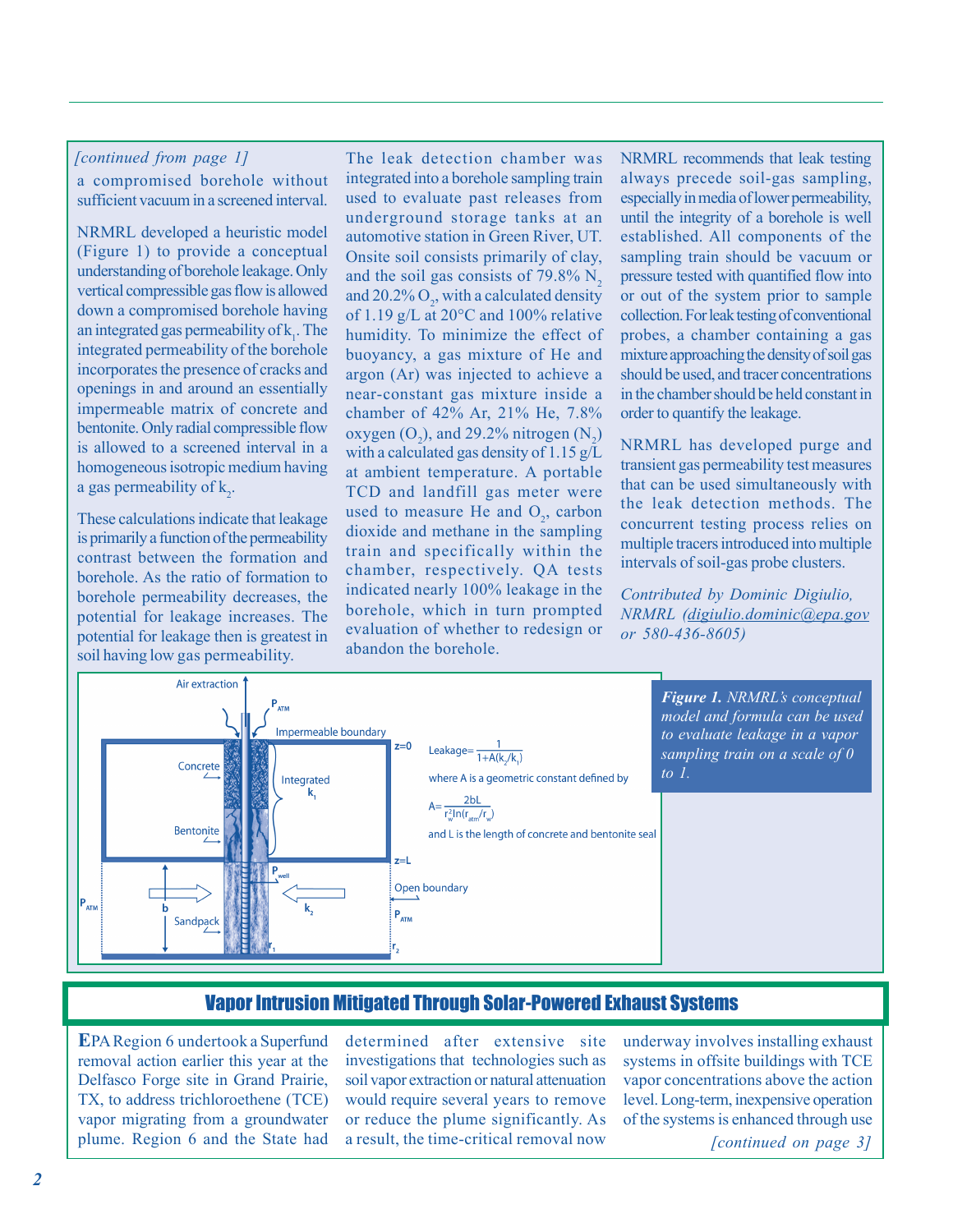### *[continued from page 2]*

of solar energy to generate the electricity needed by the exhaust fans.

From 1981 until 1997, the Delaware Forge and Steel Company used less than two acres of the site for metal forging and fabrication that applied degreasing agents containing TCE. Studies in 2003- 2005 indicated that degreaser spills and releases had led to contamination of shallow groundwater extending below an adjacent 65-acre area with approximately 500 homes and six light industrial businesses.

Investigations conducted in 2008 for RCRA corrective action involved collection of soil samples, air samples from crawl spaces and indoors, and subslab soil vapor samples to assess potential migration of contaminant vapor from the groundwater plume, which is located 18- 32 feet below ground surface. Region 6 used EPA's TAGA van, a vehicle equipped with a trace atmospheric gas analyzer and summa-type canisters, to collect and analyze the air. TCE was detected in 18 homes with two showing concentrations above the action level of  $14 \mu g/m^3$ .

Passive air sampling also was conducted in the immediate four-block area to further define the vapor plume. Semiquantitative samples were collected at 100 points over two weeks, at a unit cost of \$18. Results further defined a soil vapor plume that is in the heart of the known groundwater plume and lies under approximately 12 homes.

This past January, Region 6 collaborated with the Texas State Health Services and the Agency for Toxic Substances and Disease Registry to conduct indoor air sampling in forty homes located in four areas of Grand Prairie. The sampling event was scheduled for mid winter, the time of year most likely to present a worst-case scenario of reduced ventilation and low TCE decomposition

due to closed-up buildings. Results showed two additional homes with air contamination above the TCE action level, both of which are located in the area of the vapor plume earlier defined through passive soil-gas sampling. The State also collected blood samples from residents of all 40 buildings.

Most of the homes in this neighborhood are "pier and beam" structures with underlying crawl spaces. This architectural design prompted use of an exhaust system that could evacuate air in the crawl space and prevent TCE buildup and additional migration into the home's interior. The simple mitigation design allows a commercially available fan to be powered by a solar energy unit (Figure 2), which saves the homeowner an estimated \$96/year for electricity.

To date, exhaust systems have been installed in the four homes found to have TCE concentrations exceeding action levels. Each system consists of a conventional 6-inch, 200-CFM fan installed in the crawl space and is powered by a 10- by 16-inch, 10-watt solar panel mounted on the building's roof. Each solar panel can be supplemented by a 24-volt battery with a lifespan of 5-7 years to ensure continuous operation of the exhaust system. System installation was completed in two days, including less than one hour for solar panel installation. Equipment costs for each system included

\$200 for the fan and the solar panel, and \$50 for the battery.

Homes with slab foundations will require a subsurface mitigation system involving lateral pipes between sumps typical of radon fan systems. Project plans estimate that each subsurface exhaust system will employ a 65-watt radon fan operating at a rate of 200 CFM and powered by a 36- by 36 inch solar panel. A subsurface system can be installed within 10 days. Equipment costs are anticipated to include \$1,500 for each radon fan and \$800 for each panel.

Post-installation sampling of two exhaust systems indicated an immediate 95% reduction in TCE vapor in each building's interior. Exhaust systems will be offered this fall to 10 additional homes in the area defined by soil-gas sampling. If additional homes are found above the action level, exhaust fan systems will be offered to the homeowners.

Contaminant migration from the Delfasco Forge groundwater plume is expected to continue for up to 30 years. As a result, Region 6 is gathering information to evaluate the site's potential inclusion on the National Priorities List (NPL).

*Contributed by Greg Fife, EPA Region 6 (fife.greg@epa.gov or 214-665-6773)*



*Figure 2. Each photovoltaic panel for the Delfasco Forge offsite VI mitigation project was installed at a 25-50° tilt with unobstructed southern exposure to the sun.*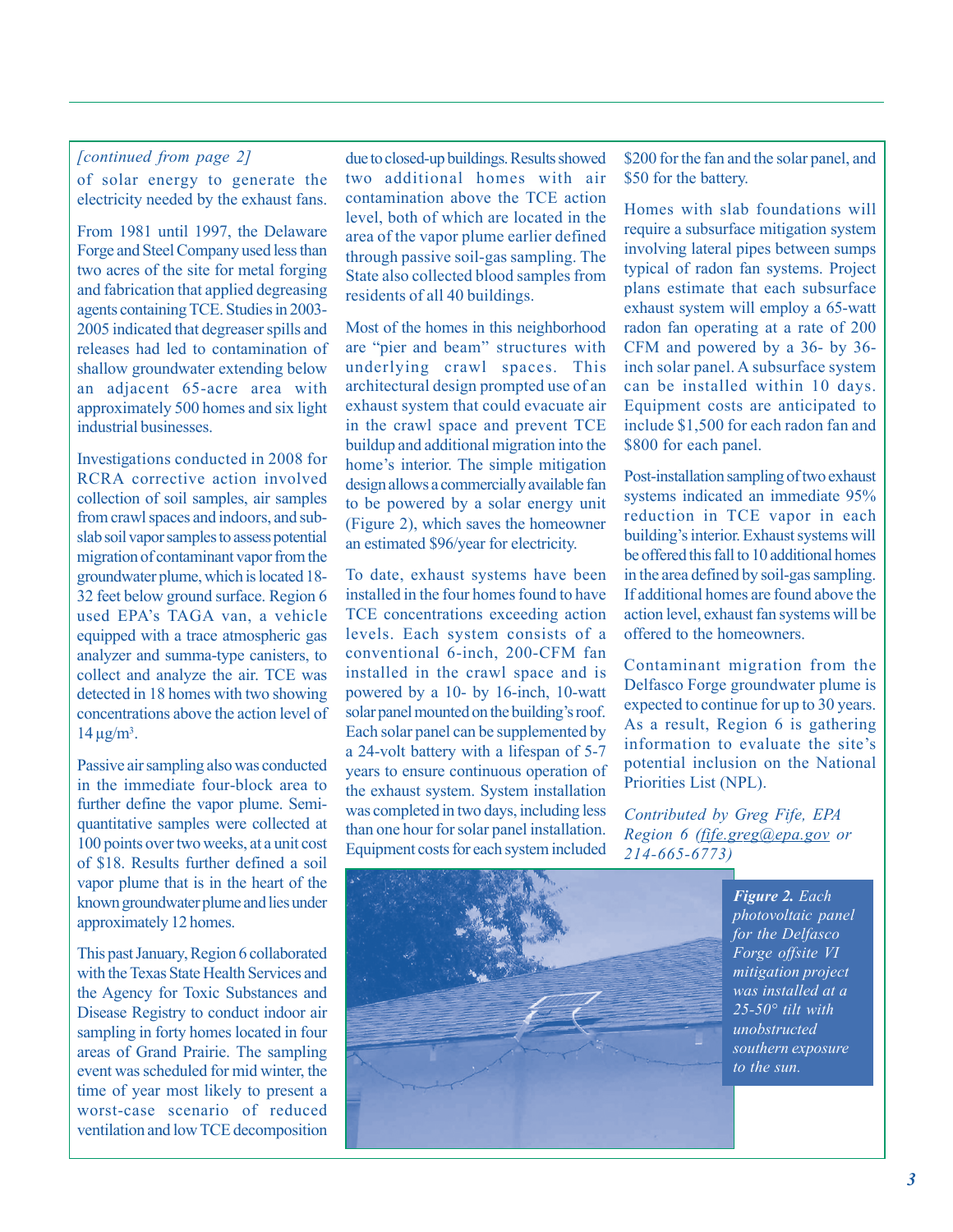### Proposed Plan Offers Tiering Systems to Determine Preferred Alternatives for Vapor Intrusion

**E**PA Region 9 has issued for public comment a proposed plan to mitigate VI in commercial and residential buildings at the Middlefield Ellis Whisman (MEW) Study Area, which includes three NPL sites in Mountain View and Moffett Field, CA. Formerly used for industrial and semiconductor activities, this area has undergone extensive soil and groundwater remediation to remove TCE and other contaminants in compliance with a 1989 record of decision (ROD).

As part of a supplemental remedial investigation from 2003-2008, over 2,800 air samples, including indoor, outdoor, and pathway air samples,

were collected at 47 commercial and 31 residential buildings. TCE was found to exceed EPA Region 9's TCE interim action levels in several buildings. As a result, discrete mitigation methods were implemented (e.g., sealing conduits, enhancing ventilation, and installing sub-slab ventilation systems) to reduce indoor air concentrations.

The proposed plan presents EPA's preferred alternatives for protection of building occupants from potential long-term exposure to VI. Two tiering systems, one for existing and one for future buildings, are proposed. Detailed decision trees were developed to help assign each building a proposed action based on sampling results. Depending under which tier it falls, a building may require an engineered remedy, monitoring, and/or institutional controls.

Following consideration of all public comments extended through October 8, 2009, EPA will select the VI remedy in a ROD amendment and then work with the responsible parties to implement the remedy. For more information, see *www.epa.gov/ region09/MEW*.

*Contributed by Alana Lee, EPA Region 9 (lee.alana@epa.gov or 415-972-3141)*

### Program Developed to Ensure Long-Term O&M and Performance of Vapor Intrusion Mitigation

**E**PA Region 7 has developed a comprehensive VI program to address the installation and long-term operation and maintenance (O&M) of VI mitigation systems, as well as assessment sampling for future systems, in homes near the Chemical Commodities, Inc. Superfund site (CCI). Region 7's *VI Program Implementation Manual*, which describes decision processes and procedures as well as roles and responsibilities for these activities, is helping ensure protection of area homes and information outreach to the community.

The CCI site is an inactive chemical recycling facility located in central Olathe, a suburb of Kansas City. From 1951 until 1989, the facility stored and processed a variety of chemicals including surplus industrial and laboratory chemicals, many of which were hazardous substances and wastes. Materials were stored in aboveground and underground storage tanks and other containers throughout the site. Poor handling and <sup>several</sup> nomes. (*continued on page 5]* 

housekeeping practices led to spills, leaks, and fires.

Following a fire in 1977, site investigations found that soil and groundwater at CCI were contaminated with elevated levels of metals, pesticides, PCBs, semi-volatile organic compounds, and volatile organic compounds (VOCs). Subsequent investigations indicate that the groundwater contaminant plume extends offsite, having migrated at least a distance of 1,000 feet beneath a neighborhood west of the site. Cleanup activities have included removal of stored chemicals from the site, limited excavation of onsite soil, and removal of all onsite buildings.

In 2001, the EPA began investigating the possibility of vapor intrusion into nearby homes. Air sampling performed in homes around the CCI facility found that VI raised concern for potential exposure to some residents. TCE was found to be the most prevalent VOC in the groundwater and was detected above the health-based action level in several homes.

As a result of these findings, EPA signed an action memorandum calling for installation of VI mitigation systems in homes near CCI. The Boeing Company, one of several potentially responsible parties, agreed to pay for and install VI systems in those homes identified by the EPA and to further assess additional homes in other nearby neighborhoods. Homes were selected for sampling based on their proximity to the CCI site and on the data collected during site characterization. Those with indoor air levels of target substances above the action levels (e.g., greater than  $2 \mu g/m^3$  for TCE) qualified for a VI system. However, residents had the option of turning down installation of a system.

In total, indoor air was sampled in more than 100 homes and VI systems were installed in 45 homes (Figure 3). The VI systems are the same as those used to remove naturally occurring radon in parts of Kansas. A collection pipe was placed on the ground beneath homes with crawl spaces and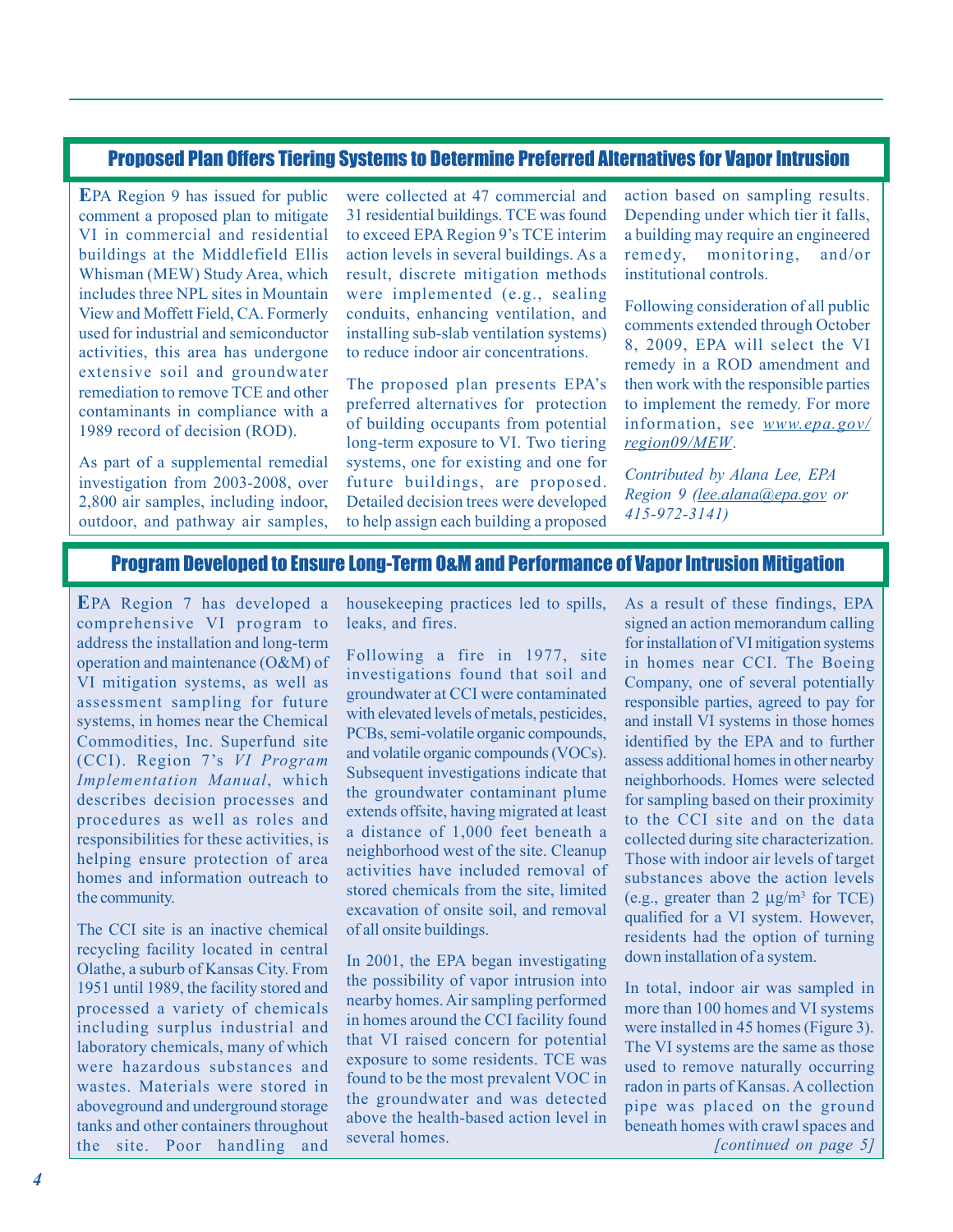#### *[continued from page 4]*

vapor barriers were installed. Vapors collecting in the pipe from beneath the vapor barrier are extracted with a fan and vented to the outside via a vertical exhaust pipe that discharges above the roof. Homes with basements are vented to the roof by placing the vertical pipe through the concrete slab and into the subsurface.

The final remedy specified in a 2005 ROD includes a long-term VI program as part of the overall approach to groundwater remediation at the site. Region 7 is responsible for the O&M of the VI systems and O&M work, which will be overseen by Region 7, involves annual routine inspections to verify that each system

⊓⊐

is working properly. Before the first inspection, the homeowner must sign an access agreement that will allow EPA and its contractors to enter the home to perform O&M. The inspections take note of any structural changes to the home that may have occurred since the installation of the VI system or previous inspection which could impact the effectiveness of the system.

In addition to O&M, the VI program includes assessment sampling for homes without VI systems, installation of additional VI systems as necessary, and performance monitoring of any newly installed systems. The need for additional assessment sampling will be largely based on groundwater data, which could indicate plume migration

into areas that have not previously been tested.

Overall, the VI systems installed in Olathe have been effective at reducing contaminant levels to levels below the EPA action levels. Annual inspections have revealed that most frequent problems involve tears or rips in the membranes and inadequate sealing around the edges of the vertical pipes. Many of the membranes have been replaced with a heavier-duty material, and pipes have been properly sealed. The mechanical components generally have had few problems. Because the VI systems have a life expectancy of 10-15 years, EPA anticipates the need to periodically replace

mechanical components such as fans as the systems age over time.